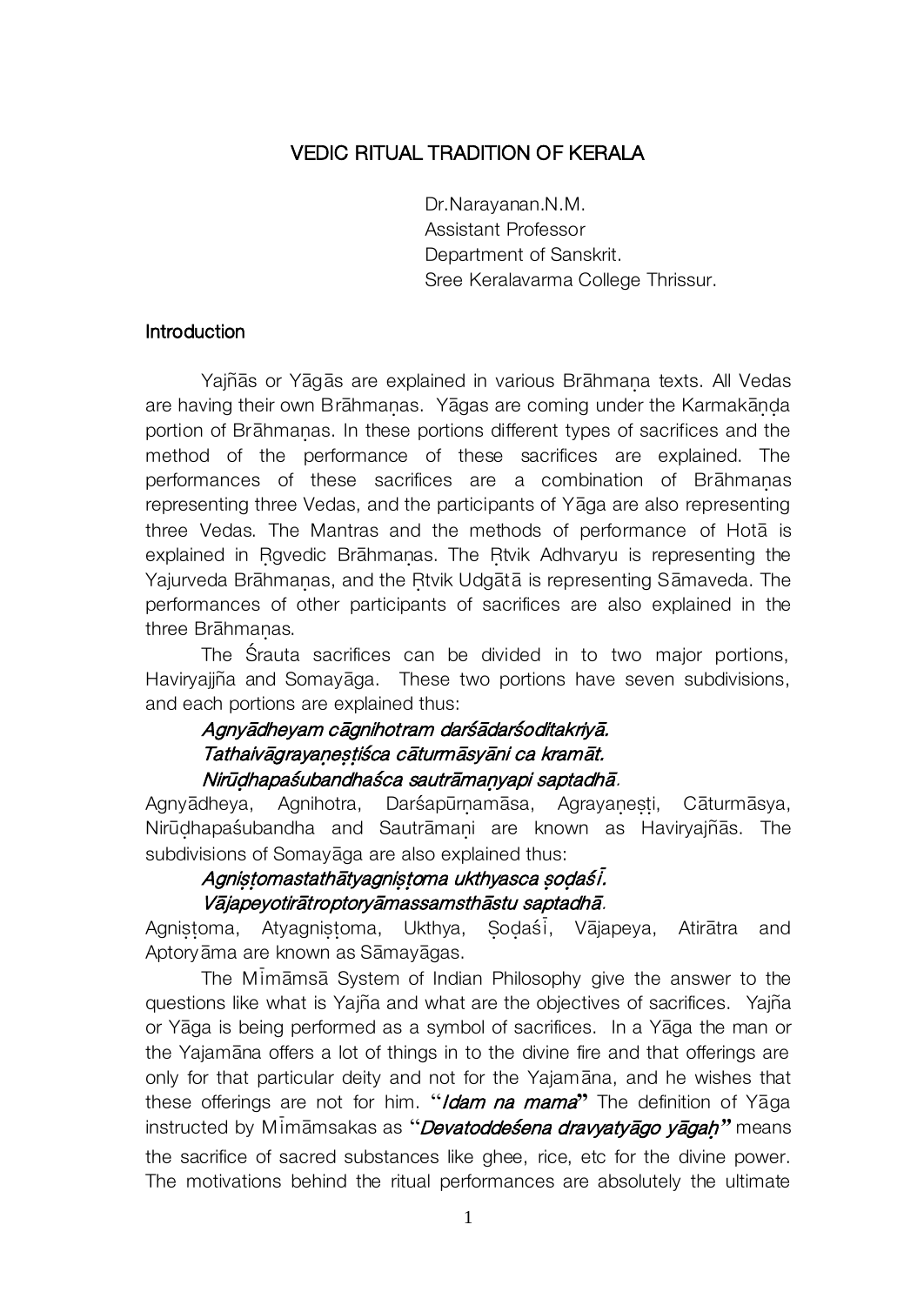happiness of the entire world. "Lokah samastah sukhino bhavantu" This was the sincere prayer of the ancient sages. This Mantra alone proves a secular harmony of those periods.

### Historical background of Kerala ritual tradition.

In this paper the historical background of Kerala ritual tradition is being discussed. According to the tradition, the ritual sacrifices began in Kerala in the time of Melatole Agnihotri. It is believed that Agnihotri had performed 99 Yaaas. As far as the period of Agnihotri is not accurately determined the authenticity of this tradition cannot be accepted. According to the story of Parayi petta Pntirukulam the paternity of Agnihotri is attributed to Vararuci who was considered as a contemporary of the great poet Kalidasa. But due to lack of clear historical evidences this story cannot be accepted authentically. According to another story Vararuci, the father of Agnihotri and the Kalidasa's contemporary poet Vararuci are two different personalities. There are a lot of contradictions in the story of Vararuci and Agnihotri, and hence in this paper the period of Agnihotri is not of great concern.

Now let us analyze other references on the historical background of Kerala ritual tradition. While going through Sangha works we will get some indications regarding the ritual sacrifices performed in Kerala. In a song of Akanānūru, there is a reference about Yāga performed in Kerala. According to this song a Yāga was performed by sage Parasurāma at Cellūr Talipparambu. In the third decade (Dasaka) of Akanānūru it is mentioned that Palyani Chelkkezhu Kuttavan performed nine Yāgas. There is also a reference of Somayaga in Cilappatikaram of Ilango Adikal.

# *"*Catukkapp£tarai Vaµciy£¶¶antu

## Matukkoļ Veļvi vettonāyinum" (XXVIII 147-148)

He brought the four elements (Caturbhūta) from Amaravati to Vañci Nagara and performed Somayaga. The word Matukkol Velvi used for Somayaga.

Salas were very prominent in the educational history of Kerala. These Salas were the centers of Vedic and ritual studies. A copper plate issued by Ay king Karunantatakkan in the ninth year of his rule (AD 864 - 865) provides the detailed information about the regulation laid down for admission to the Śāla attached to Pārthivaśekharapuram. This Śāla was an institution where the Vedas and ritual topics are being taught. Besides this, Kāntallūr, Pārthivapuram Śālas were also considered as the educational institutions for Veda and ritual sacrifices.

In the history of Kerala Sanskrit literature, there is a brief description of Putumana Comātiri and Kelallūr Nilakantha Somayāji. Putumana Comātiri, who performed Somayaga and became a Somayaji, who was famous astrologer and the author of Karanapaddhati, who was also lived between 1375-1475 AD. In Keraliya Samskrta Sāhitya Caritram there was no any reference on his sacrificial performances. But by the title of Comatiri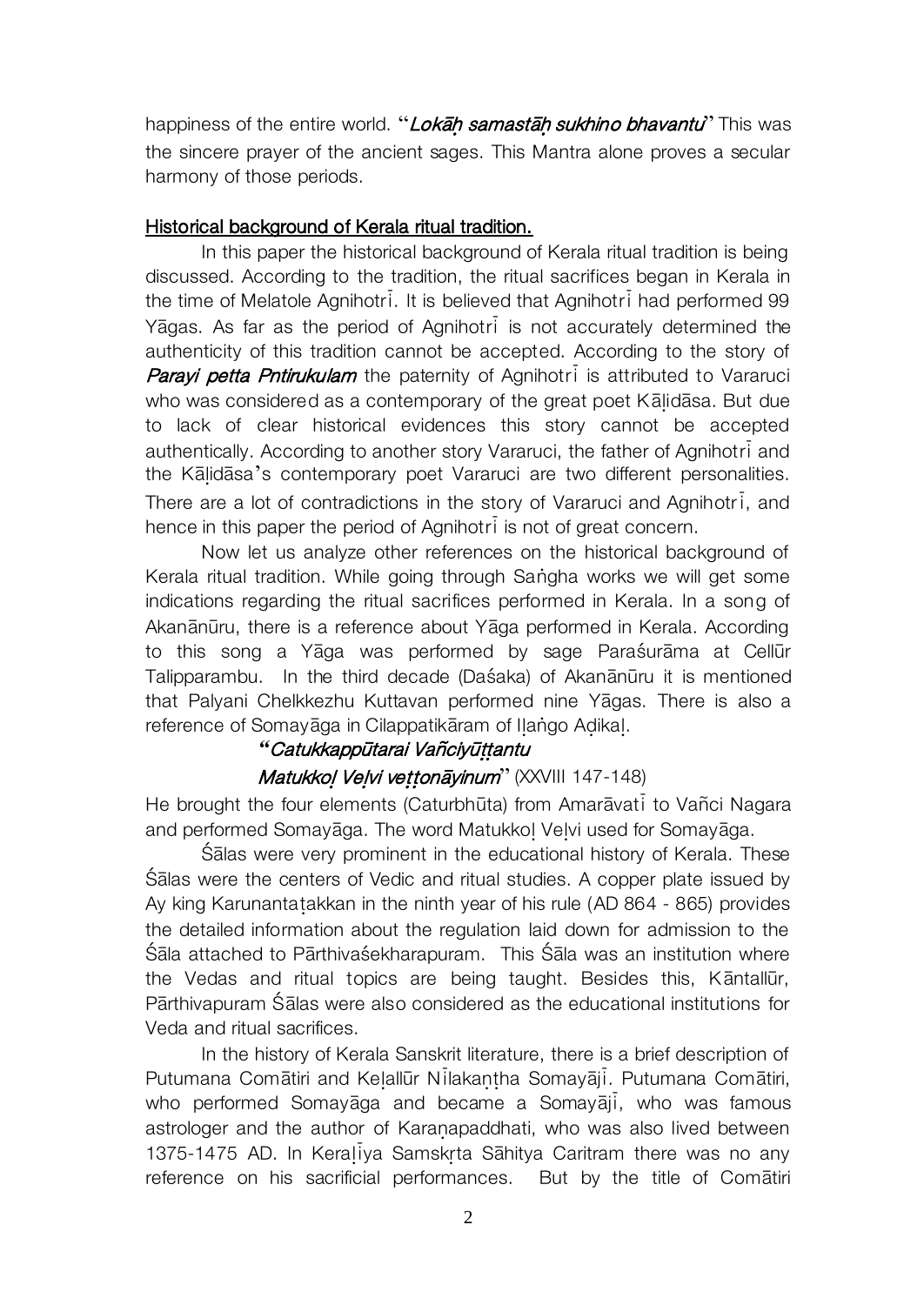(Somayaji) it is can assume that he performed Somayaga. Nilakantha Somayaji of Kelallūr (1450–1540) was a famous commentator of  $\overline{A}$ ryabhat $\overline{i}$ ya and the author of Siddh $\overline{a}$ ntadarpana. He was born in Gargagotra. He belonged to Kelallūr Mana south side of the Trkkandiyūr temple in Malappuram district. His father's name was Jātaveda. Vadakumkūr Rājarājavarma Rājā observed that Nilakantha Somayāji was performed several Somayagas (KSSC  $-$  P- 348) From the brief description of these two scholars it can be assume that the ritual tradition in Kerala was developed in a remarkable position, in the period of  $15<sup>th</sup>$  century AD.

#### Some Peculiar Features of Kerala Ritual Tradition

While explaining the Kerala ritual tradition Dr. Frits Stall states "The Namboodiri performances are not artificial or scholarly reconstruction nor are the result of recent revivals. The tradition is authentic and alive. They perform rituals as they have learned from their preceptors it is their tradition" (Agni Vol: I Introduction P 4) According to him, the ritual tradition of Kerala follows an oral method of teaching and learning process in the sacrificial performances. The Namboodiries of Kerala uses Malayalam language also in these oral methods of teaching and learning process. The influence of Malayalam language can see not only in the teaching learning process but in the performance also they use many Malayalam sentences. In Varana or Rtvigvarana (choosing the participants for ritual sacrifice) the Yajamana addresses the chief priest and other advisers in Malayalam. In the beginning of Agnyādhāna, Yajamāna request Raksāpurusa or Patron to protect the sacrifice thus:

Agnyādhānam Raksiccu Tarenam (you must protect the Agnyādhāna). The Raksapurusa may be a prominent person in that village or he may be the king of that country. His reply will be "Am" (yes). Then the Yajamana put another request before the Raksapurusa- Agnyadhanattinnu sadhanannal ellam ulavayittarenam (you are requested to arrange all the articles for Agnyādhāna. The reply will be same as to the first request. After that the Yajamana approaches his family preceptor and request him "Agnyādhānattinnu Taittariyaccatannu Kāttittarenam" (you are requested to guide me through Taittariya procedure for Agnyadhana). Through the same method he asks to Vaidika also to guide him for completing the sacrifice successfully. Vaidika, Raksapurusa and family preceptor (Otikkan) are the most prominent personalities in ritual sacrifices.

Then the Yajamana submit the same request before the Samavedin priest. After getting the approval from Samavedin priest he approaches all of the other Rtviks and requests them one by one to fulfill the sacrifice. "Agnyādhānattinnu Adhvaryavam/Hautram/Audgātram ceytu tarenam" (You are requested to performs Adhvaryū/ Hotā/Udgātā etc., in this Yāga). For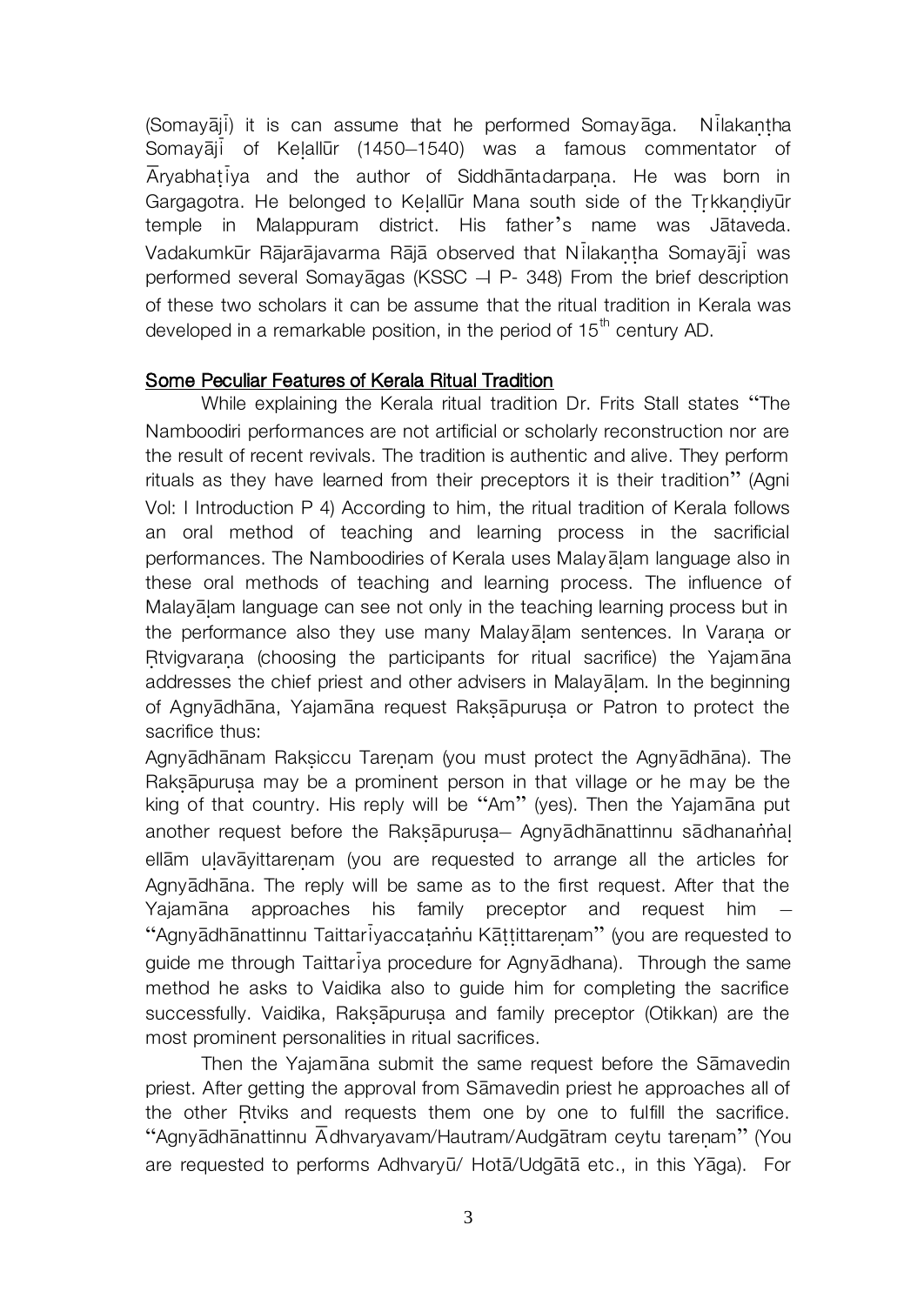Agnistoma and Atiratra the same process will be followed. The word Agnistomattinnu or Atirātrattinnu will use instead of Agnyādhānattinnu. During the Somakraya ceremony they also use both Sanskrit and Malayalam languages. The Soma seller will be a Tamil Brahmin who is believed to be a representative of the Gandharvas looking after the Soma plants flourishing in the mount Mujawat. They are Swāna, Bhāja, Anghāri, Bambhāri, Hasta, Suhasta, Krśānu. (Ekāhāhinasatrannal, P 29).

During the period of Diksa Yajamana is not allowed to speak in Malayalam. He should speak in Sanskrit itself and he should not exposes the teeth while laughing. There are also many restrictions for Yajam ana during the Diksa period. Another peculiar feature of Kerala ritual tradition is that on the fifth day of Agnistoma after the offering of Soma juice during the ceremony of Dvidevatyagrahapracara, there is a custom among Namboodiris to place money offerings for the tutelary deity (Paradevata) of the Yajamana on the thigh of Hotr. It is considered as highly important According to Kerala tradition, rice gruel is distribute to all those who attend the sacrifice at about 2 PM each day. The expenditure for this is met by the Yajamana or his relatives. It is customary to conduct a delicious feast, each day after the Vapa offering on the fourth day. Indra and other Gods are believe to be present in the sacrificial hall till the end of the Sama chants on the last day and according to tradition, the feast is for them.

Paśvālambhana or animal sacrifice was very common in Kerala ritual tradition also. But during the Atiratra performance at Paññal on 1975, there was a protest from the public that an animal should not be killed during the Yāga. As a result of this public protest, Vedaratnam Erkara Raman Namboodiri, Cerumukku Vallabhan Somayaji,Taikkad Vaidikanand other scholars engaged in a serious discussion on this matter. After analyzing various theories and rules of sacrifice they reached in a conclusion that Paśvālambhana can be performed by Pistapaśu. (The artificial meat which is prepared by rice powder, hot water and Ghee) Since the Paññal Atiratram on 1975 the ritual sacrifices performed by Namboodiries are follows the method of Pistapaśu instead of Pratyaksapaśu.

The peculiarities of Kerala ritual tradition mentioned here are not completed. There are many other special features in Kerala sacrificial tradition, which are based on the social culture of Namboodiri Brahmins. This paper is intended to point out only some important customs and rules of Kerala ritual tradition.

#### Discription of Śrauta rituals performed by Namboodiri Brāhmins.

According to the *srauta ritual tradition* of Kerala the Namboodiri Brāhmins used to perform only three types of sacrifices mainly. They are Agny $\bar{a}$ dhāna or  $\bar{A}$ dhāna, Agnistoma or Somayāga and Atirātra or Agni. A Namboodiri couple married from the same caste is only eligible to perform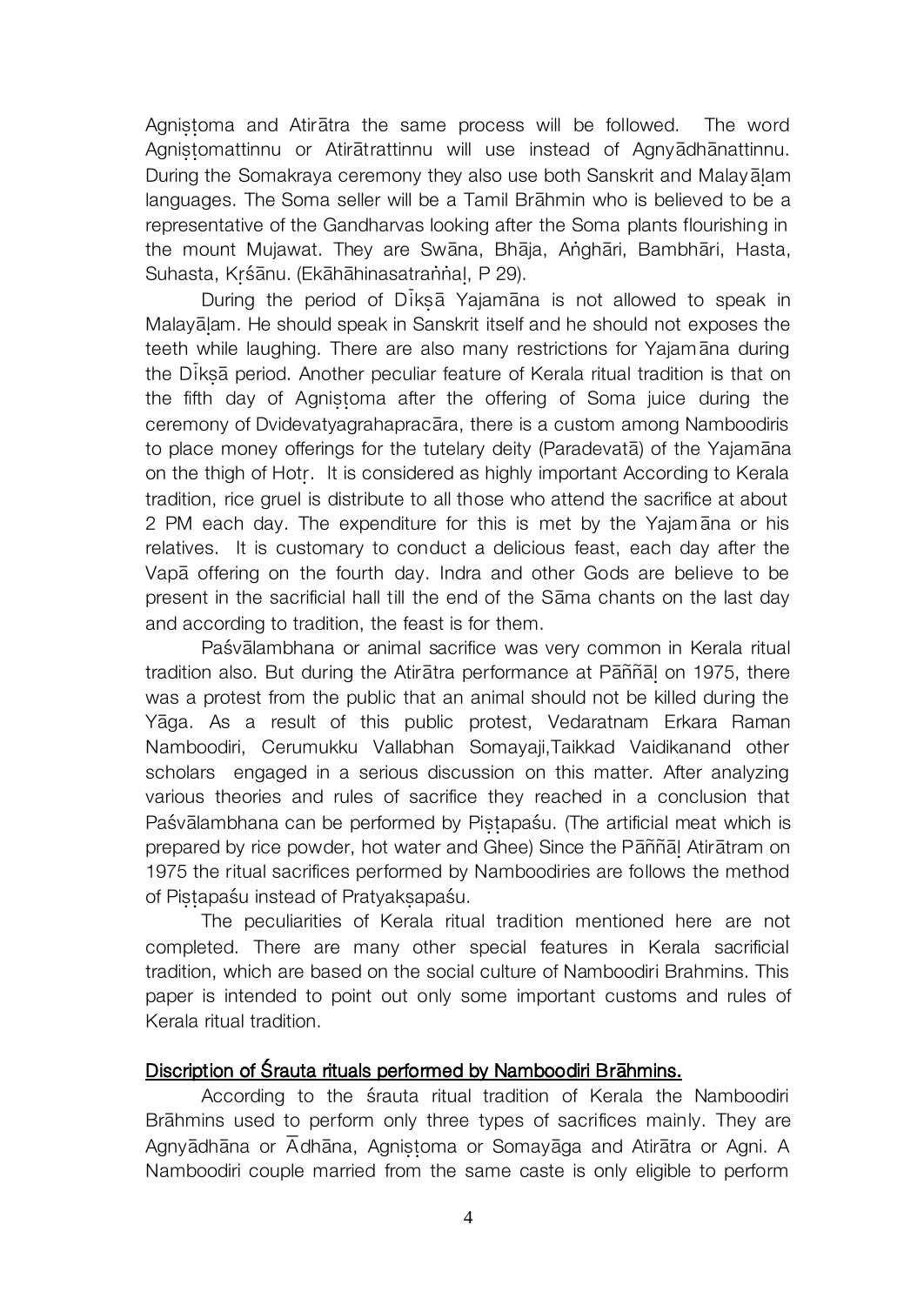Agny $\bar{a}$ dh $\bar{a}$ na or  $\bar{A}$ dh $\bar{a}$ na. The duration of the  $\bar{A}$ dh $\bar{a}$ na is one day. After the performance of  $\overline{A}$ dh $\overline{a}$ na, a Namboodiri is called Aditiri. An Aditiri who performed Agnyadhana is only eligible to perform a Somayaga. In Agnyādhāna, there are only five Rtviks as the participants. They are Adhvaryu, Hotr, Agnit, Brahma and Udgatr. The mode of performance of Agnyādhāna is an abridged form of Somayāga. At the present time there are only two Aditiris in Kerala, they are Perumbatappu Vaidikan Śankaranārāyanan Aditiri and Naduvil Pazhayitam Aditiri.

Agnistoma is popularly called Somayaga or simply Yaga. The duration of Somayaga is six days. Only an Aditiri is eligible to perform Somayaga. After the performance of Somayaga Aditiri gains the title as Somayaji. There are seventeen Rtviks in a Somayaga. Among these Adhvaryu, Brahma, Hotr, Udgatr and Sadasya are more important than the other twelve. The names of these twelve Rtviks are Pratiprasthātr, Brāhmanācchamsi, Maitrāvaruna, Prastotr, Nestr, Agnidhra or Agnit, Acchāvāka, Pratihāri, Unnetr, Potr, Grāvastotr, and Subrahmanya. Apart from these Raksāpurusa, Śālavaidya, and many other supervisors will be there in the Yagaśala. A detailed description of Somayaga is explained by Vedaratnam Erkara Raman Namboodiri in his work Ekāhāhinasatrannal.

Next prominent sacrificial performance of Kerala is Atiratra or Sāgnicayana Atirātra which is popularly known as Agni. This sacrifice will go upto twelve days. The number of Rtviks in Atiratra is same as Somayaga. Most of the ritual activities of Atiratra are expansion of those in Somayaga. The number of Pravargya, Upasat, etc. will be double. The most important distinguishing factor in Atiratra is the construction of Vedi or Citi. This Citi is being constructed with the bricks in the shape of an eagle with wings spread ready to fly. The method of construction of Śyenaciti is based on the Kārikā of Yogiyar known as Yogiyarute Karika, a work written in Sanskrit which deals with different units of measurements used for the layout of Pragvamsa, Mahavedi, Citi etc, dimensions of different types of bricks used for Citis and the mode of measurements accepted in Kerala tradition. Baudhayana sulbas utra Explains the method of construction of various types of Vedis and Citis generally. But in Kerala tradition, the Kārikās of Yogiyār is being considered as the most authentic. Instead of a detailed description of Atiratra, this paper focuses on the other sacrifices which are used to perform in the house of Yajamana.

Apart from these three sacrifices, there are ten types of Istis being performed in Kerala. They are Darsapūrnamāsa, Naksatra,  $\overline{A}$ yusmat $\overline{i}$ , Anvārambhini, Mrgāra or Pavitramrgāra, pathikrt, Surabhimati, Vibhrasta, Vaiśvānari and Traidhātavi. In the category of Paśubandha there is only one ritual known as Prāyaścittapaśu. Soma sacrifices are of two types; Agnistoma and Atiratra with Agnicayana. Here a question may arise. Why Namboodiris are performing only two types of rituals. An authentic and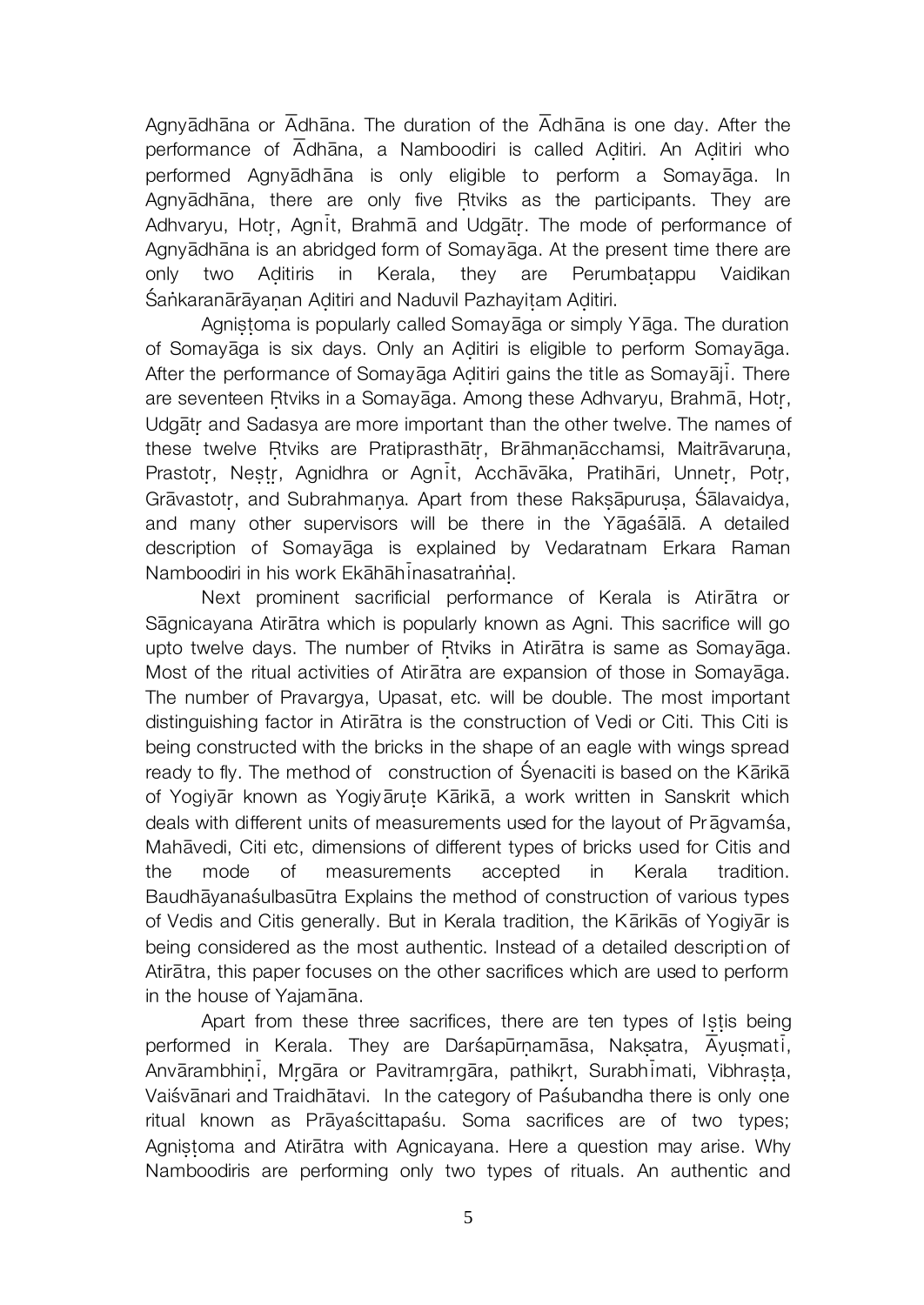detailed answer has been given by Dr. Frits Stall in his most eulogized work 'Agni'; Namboodiris preserve a very early stage of ritual development. It is quite possible that Agnistoma represent the original Indo-Iranian Soma ritual. This would have been a product of Indo- Iranian fire cult, which developed into a celebration of Soma, when Vedic nomads had entered the Indian plain. When Agnicayana was combined with Soma ritual, some ceremonies were extended so as to last through the night. Hence Atiratra with Agnicayana would have developed as the first composite ritual of an Agnicayana and Soma sacrifice. A remarkable fact accords with this hypothesis. Namboodiri Samavedins belong to archaic Jaimin va School. The subdivisions of Jaiminiya Samhita mention none of the seven varieties but Agnistoma and Atiratra".

Here a list of Namboodiris who performed Somayaqas and Atiratras during that many years is given. The details are being listed according to alphabetic order and this list includes the year of performance in Malayalam era as well as Christian era.

| 1.  | Azhakappura                             | $-1074(1899)$                         |
|-----|-----------------------------------------|---------------------------------------|
| 2.  | Alampilly - (Kavalappara) - 1104 (1929) |                                       |
| 3.  | Alampilly- (Kizhayoor)                  | $-1116$ (1941)                        |
| 4.  | Amettur                                 | $-1102, 1145 - (1927, 1970)$          |
| 5.  | Anjam                                   | - 1067, 1105-(1892, 1930)             |
| 6.  | Adakkaputhur Kunnam                     | $-1102$ (1927)                        |
| 7.  | <b>Bhatti Thekkedam</b>                 | - 1062, 1098 (1887, 1923)             |
| 8.  | Bhattipputhillam                        | $-1078, 1103, 1140, 1164,$            |
|     |                                         | 1185, 1178 (1903, 1928, 1965,         |
|     |                                         | 1990, 2003, 2011)                     |
| 9.  | Bhatti Vadakkedam                       | $-1084(1909)$                         |
| 10. | Cherumukku                              | - 1044, 1058, 1070, 1105, 1114,       |
|     |                                         | 1129, 1140, (2) 1048 (A) 1060         |
|     |                                         | (A), 1130, 1150 (A), 1180. 1188.      |
|     |                                         | (1869, 1883, 1895, 1929, 1939,        |
|     |                                         | 1954, 1965 (2), 1873 (A), 1885        |
|     |                                         | (A), 1955, 1975 (A), 2005, 2013)      |
| 11. | Cheruppoyilam                           | - 1091 (1916)                         |
| 12. | Chola                                   | $-1104(1929)$                         |
| 13. | Eledam                                  | - 1101, 1140 (1926, 1965).            |
| 14. | Ezhikkode                               | $-1090(1915)$                         |
|     | 15. Ennazhi                             | - 1078, 1102 (1903, 1927)             |
| 16. | Eratta                                  | - 1104 (1929                          |
| 17. | Erkkara                                 | - 1062, 1068, 1104 (1887, 1893, 1929) |
| 18. | Edathara Moothedam                      | - Date Not Available.                 |
| 19. | Kakkad                                  | - Date Not Available.                 |
| 20. | Kaliyath                                | - Date Not Available.                 |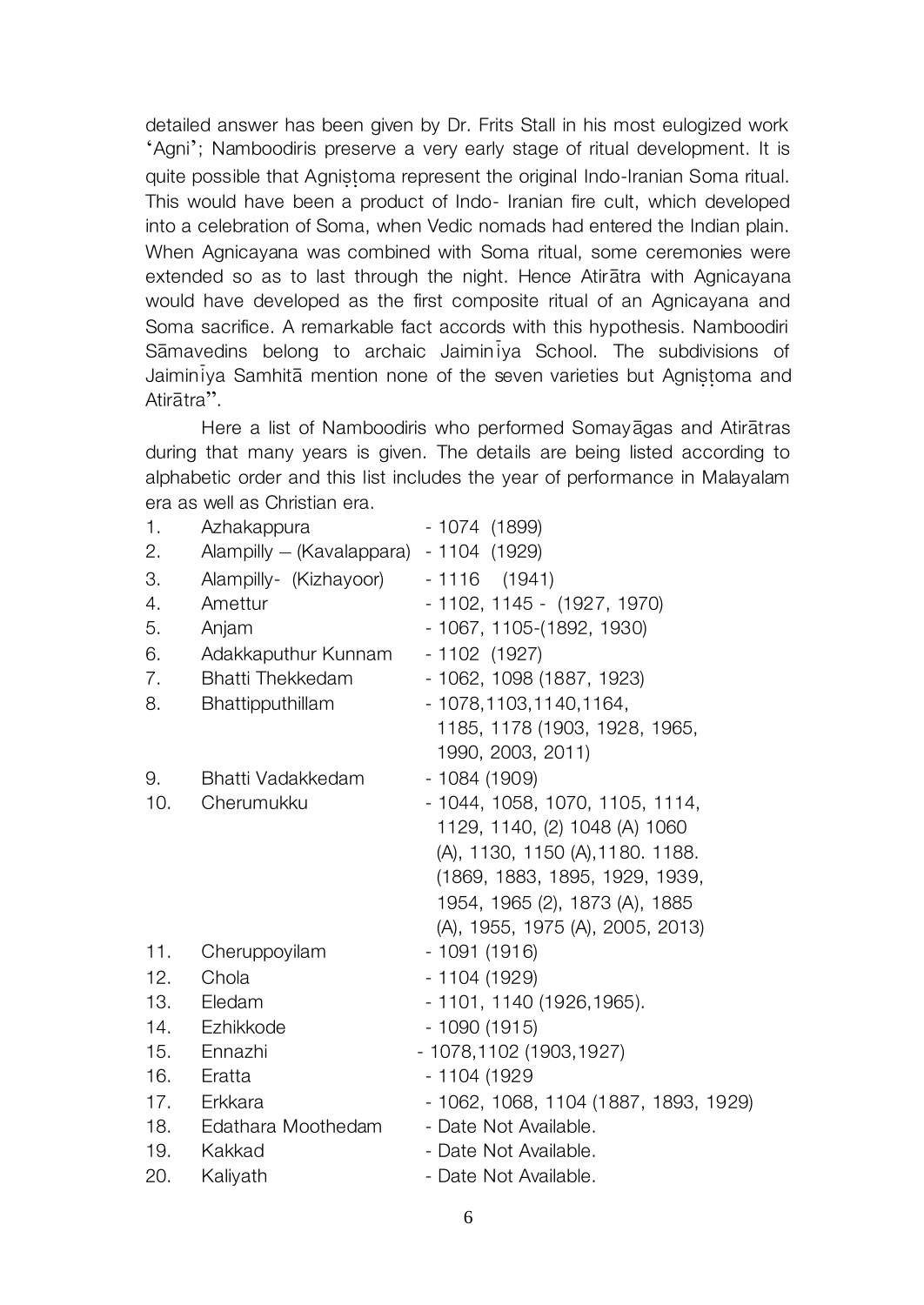| 21. | Kallanikkad                             | - Date Not Available.                 |
|-----|-----------------------------------------|---------------------------------------|
| 22. | Kanayoor Kapra                          | - 1086,1103 (1911,1928)               |
| 23. | Karthiyam                               | - Date Not Available.                 |
| 24. | Karuvattu (Vattamkulam)                 | - 1102 (1927)                         |
| 25. | Kizhakke Kuthulli                       | - 1081, 1102, 1129 (1906, 1927, 1954) |
| 26. | Keezhe Narippatta                       | - 1070,1140 (1895,1965)               |
| 27. | Keezhmundayoor                          | $-1060(1885)$                         |
| 28. | Kizhuprakkad                            | $-1113(1938)$                         |
| 29. | Kizhayoor Pallisseri                    | $-1128(1953)$                         |
| 30. | Korattikkara                            | $-1090(1915)$                         |
| 31. | Kodakkattu Kuthulli                     | $-1101(1926)$                         |
| 32. | Koyithadi                               | $-1127(1952)$                         |
| 33. | Krisnath                                | - Date Not Available.                 |
| 34. | Kuzhiyamkunnam                          | $-1091(1916)$                         |
| 35. | Kummini                                 | - 1097 (1922)                         |
| 36. | Kunnam                                  | $-1128(1953)$                         |
| 37. | Kurissathamanna                         | - Date Not Available.                 |
| 38. | Kuthulli                                | - 1094,1128(1919,1953)                |
| 39. | Kunnam Kizhayoor                        | $-1068(1893)$                         |
| 40. | Mangalatheri                            | - 1079,1114 (1904,1939)               |
| 41. | Marath Kapra                            | - 1013, 1043, 1073, 1090, 1097,       |
|     |                                         | 1108, 1121, 1140, 1181 (1838,         |
|     |                                         | 1868, 1898, 1915, 1922, 1933,         |
|     |                                         | 1946, 1965, 2006)                     |
| 42. | Mele Narippatta                         | - Date Not Available.                 |
| 43. | Mepoyilam                               | $-1102(1927)$                         |
| 44. | Mozhikunnam                             | - Date Not Available.                 |
| 45. | Mundayoor (Attoor)                      | -1091, 1103, 1128 (1916, 1928, 1953)  |
| 46. | Mundayoor (arangottukara) - 1060 (1885) |                                       |
| 47. | Moorthiyedam                            | - 1078,1102, (1903, 1927)             |
| 48. | Muttathukattil Mamunnu                  | - 1055, 1086, 1104, 1019 (1880,       |
|     |                                         | 1911, 1929, 1844)                     |
| 49. | Moothedam (Veroor)                      | - 1130 (1955)                         |
| 50. | Nalledam                                | $-1074(1899)$                         |
| 51. | Narath                                  | - 1103, 1130, 1140 (1928, 1955, 1965) |
| 52. | Neddham                                 | $-1068(1893)$                         |
| 53. | NellikkattuMamunnu                      | - 1091, 1116, 1076, 1093, 1131        |
|     |                                         | (1916, 1941, 1901, 1918, 1956)        |
| 54. | Nedungottur Moothedam                   | - Date Not Available.                 |
| 55. | Nedungottur Para                        | - Date Not Available.                 |
| 56. | Nilayangod                              | - 1080 (1905)                         |
| 57. | Ottupura Kizhayoor                      | $-1080(1905)$                         |
| 58. | Pakaravoor                              | - 1078, 1098, (1903, 1923)            |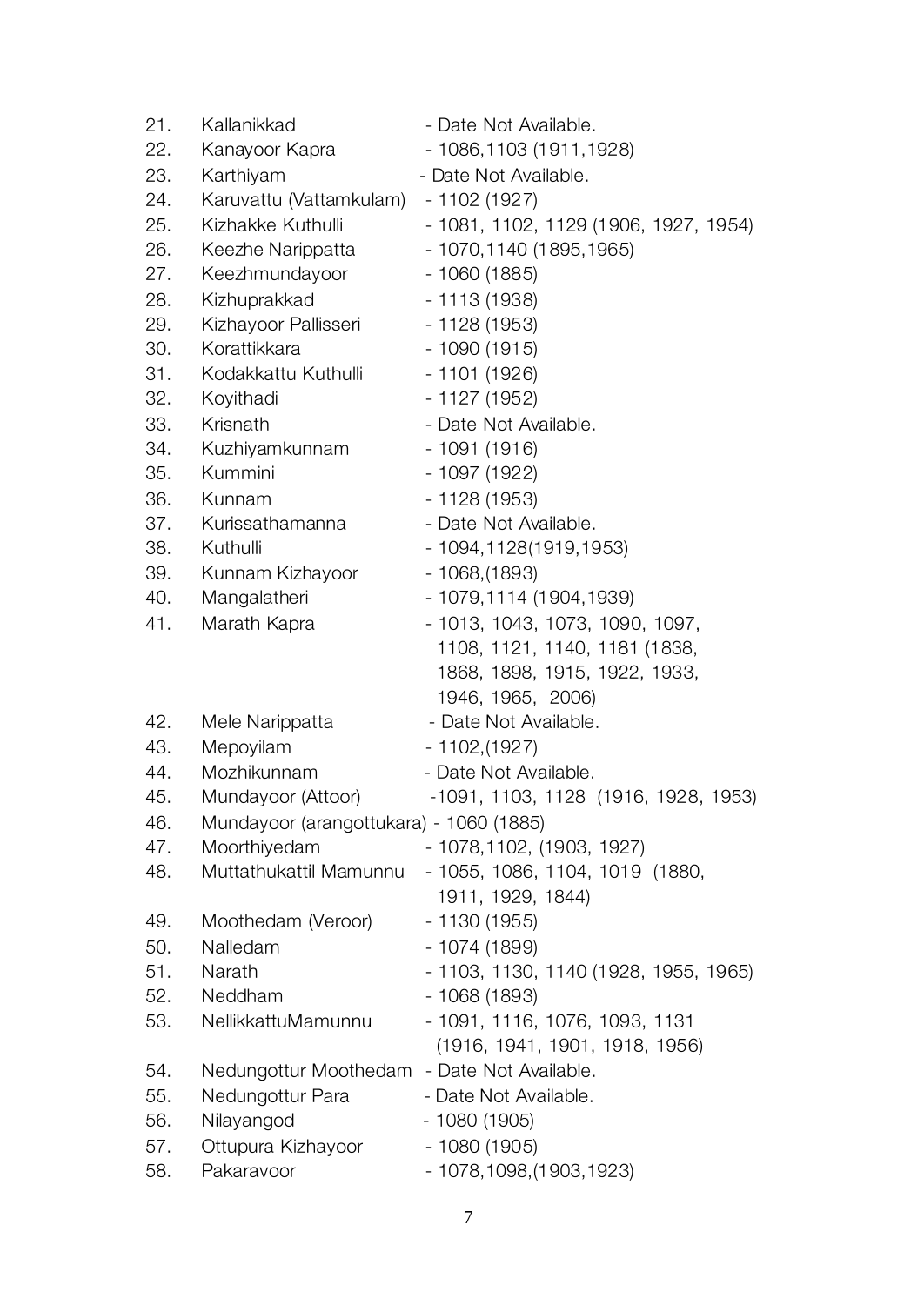| 59. | Pazhayam              | - 1095 (1920)             |
|-----|-----------------------|---------------------------|
| 60. | Pallisseri            | - 1078,1128 (1903,1953)   |
| 61. | Pandam                | $-1085(1910)$             |
| 62. | Para                  | $-1089(1914)$             |
| 63. | Padinjattad           | - 1091, 1102 (1916, 1927) |
| 64. | Padinjattukara        | - Date Not Available.     |
| 65. | Pathirappilli         | - 1034,1088 (1859,1913)   |
| 66. | Perumangattu          | - 1079 (1904)             |
| 67. | Pothayath             | - 1086, 1140 (1911, 1965) |
| 68. | Pottakkuzhi           | $-1011(1926)$             |
| 69. | Pukkuzhi              | - 1089,1113 (1914,1938)   |
| 70. | Puthumana(Thonnallur) | $-1076, 1104)$            |
| 71. | Puthusseri            | $-1086(1911)$             |
| 72. | Thekkeppattu          | - Date Not Available.     |
| 73. | Thekkumparampa        | - 1128 (1953)             |
| 74. | Thiyyannur            | - 1104 (1929)             |
| 75. | Thottam (panjal)      | - 1087,1100 (1912,1925)   |
| 76. | Vadhyan(Attoor)       | - Date Not Available.     |
| 77. | Vaykkakkara           | - 1080, 1127 (1905, 1952) |
| 78. | Vengallur             | - Date Not Available      |
| 79. | Venthrakkad           | - 1085 (1910)             |
|     |                       |                           |

This list has been prepared with the reference of 'Agni' by Dr. Frits Stall. Some other sacrifices which are not mentioned by Dr. Stall given below. Kuntūr Atirātra done by Puttillatt Ravi Akkittarippād in 1990, Somayaga performed by Puttillatt Ramanujan Akkittarippad son of Ravi Akkittarippād in 2003 at Thrissur and he also performed Atirātra at Paññāl in 2011. Cherumukku Vallabhan Akkittaripp ad performed Somayaga and Atirātra in 2005 and 2013 respectively. Kaimukku Vaidikan Rāman Akkittarippad is another prominent Śrauti who performed Somayaga and Atirātra in 2009 and 2012. Naduvam Narayanan Akkittarippād performed Somayaga and Atiratra in 2010 and 2012 respectively. In 2013 a Somayaga was performed by Kāvumpuram Vāsudevan Somayajippād in 2013 at Śukapuram. Among these the Atiratras of Naduvam Narayanan Akkittaripp ad and Cerumukku Vallabhan Akkittarippad was held at outside of Kerala. The previous one was held at Bhadracalam in Andhra Pradesh and the other was held at Hyderabad.

#### Prominent Śrauta scholars of Kerala

A Brief life history of some prominent scholars who played a remarkable role in the development of ritual tradition of Kerala in recent years. Among these scholars, Vedaratnam Erkara Rāman Namboodiri is the most distinguished personality. He was born at Erkara family at Mūkkutala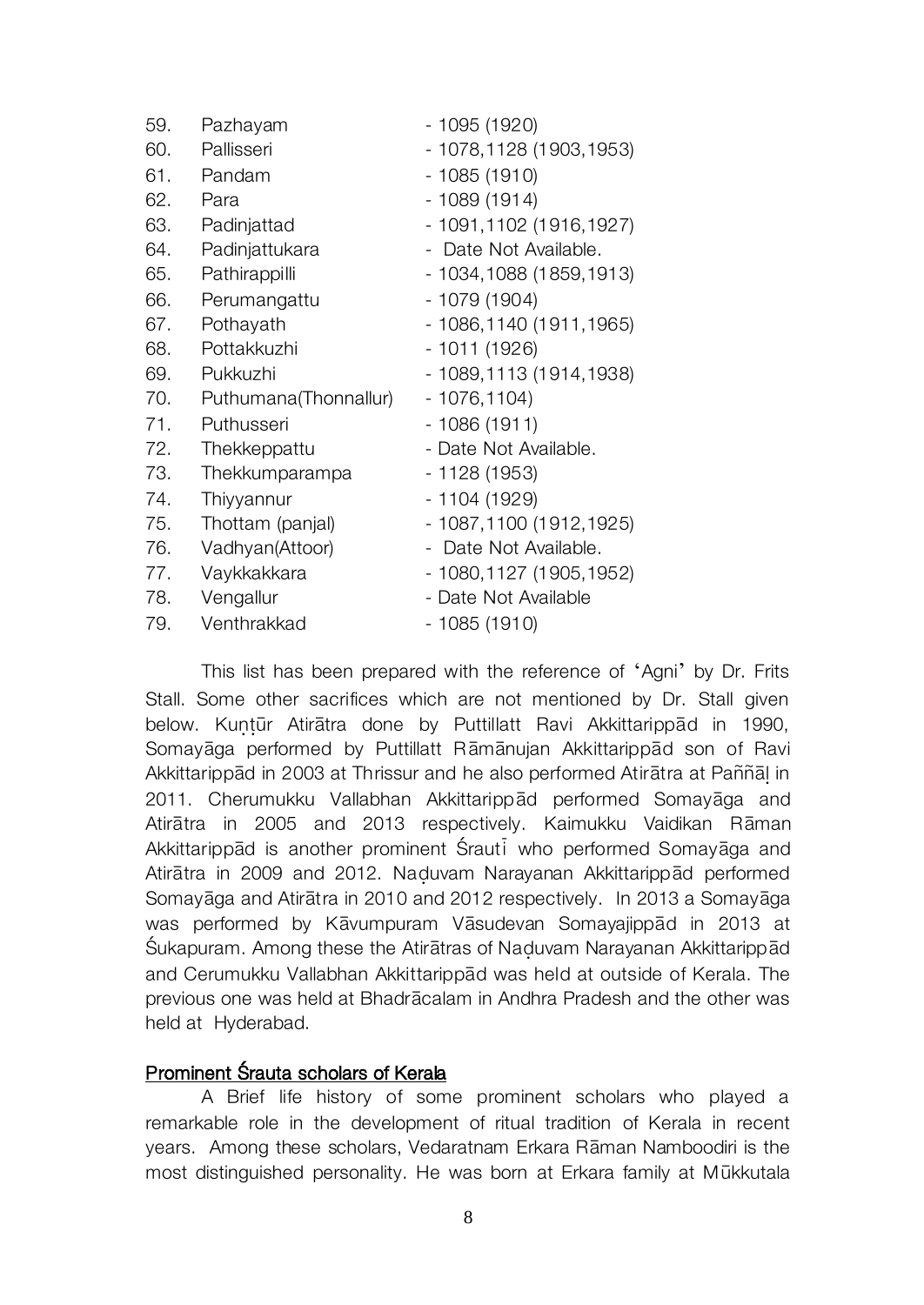Village in Malappuram district on 1898. He studied Sanskrit from the famous institution known as 'Pakarāvūr Gurukulam". Being a reputed scholar in Śrauta sacrifices, he participated more than hundred Yāgas. He also lead more than sixty sacrifices throughout Kerala. He had been honoured with "Vedaratna" by Sanskrit college Pattambi. In 1972 he became the founder and chief editor of Anadi magazine, which was published from Tirunavaya Brahmasvam Matham. A collection of his famous articles based on Vedic literature " $\overline{A}$ mn $\overline{a}$ yamathanam" obtained the Kerala S $\overline{a}$ hitya Academy award. He was the key factor and main advisor of world famous Paññal Atiratram on 1975. He was the only Malayali scholar who obtained the award for Sanskrit scholars from the government of India in 1977. Besides the  $\overline{A}$ mn $\overline{A}$ yamathana he wrote four more books namely Ekāhāhinasatrannal, Śrautakarmavivekam, Prāyaścittakārikā and Rgvedānukramanikā with commentary. He passed away in 1983.

Another veteran scholar of Kerala árauta tradition was Taikkad Vaidikan Neelakandhan Namboodiri. He was born in 1927 at Vattamkulam village in Malappuram district. He studied Rgveda through system and practiced different types of recitation like Padapatha, Jata, Ratha etc. But his field of specialization was the ritual sacrifices. He studied all the manuals of árauta sacrifices, and was very closs to Erkara Raman Namboodiri. He took prominent roles in various Somayagas and Atiratras. He took also the leadership of more than fifteen Srauta sacrifices. He was the in charge of Atirātra performed at Kuntūr in 1990. He passed away on 2009.

Puttillat Ravi Akkittarippād was a prominent scholar in Veda, Smarta and Srauta He was born in the village of Chembra in Palakkad district in 1928. He was a well versed scholar in Rgveda and was expertise in the chanting of Jata, Ratha etc. He was also an authority in Rgyeda Sarvānukramaņi. Being an authority in Grhyasūtra, he was a popular instructor of various Grhya ceremonies and also very famous as a renowned Purohita. He participated in several sacrifices as Adhvaryu, Hotr, and performed Somayaga in 1965. He also performed Atiratra in 1990 at Kuntur. He received Vedapandita Award from Olappamanna Deviprasadam Trust. He also participated in Trisandhas and Anyonyams. He passed the rigorous Vedic examination known as 'Katannirikkal' Very soft and bold in character, Ravi Akkittarippad passed away in 2014.

Cerumukku Vallabhan Somayajippad was another most prominent scholar in árauta sacrifices. He was born in 1900 in Cerumukku Mana in Palakkad district He was known as C V Somayaji among the scholars. As an expert in Śrauta subjects, he was also fluent in English. When Dr. Frits Stall came to Kerala, he was the only person among the Srauta scholars who could communicate with Stall in English. He carried the key role in Pāññal Atiratra held in 1975. He passed away in 1990.